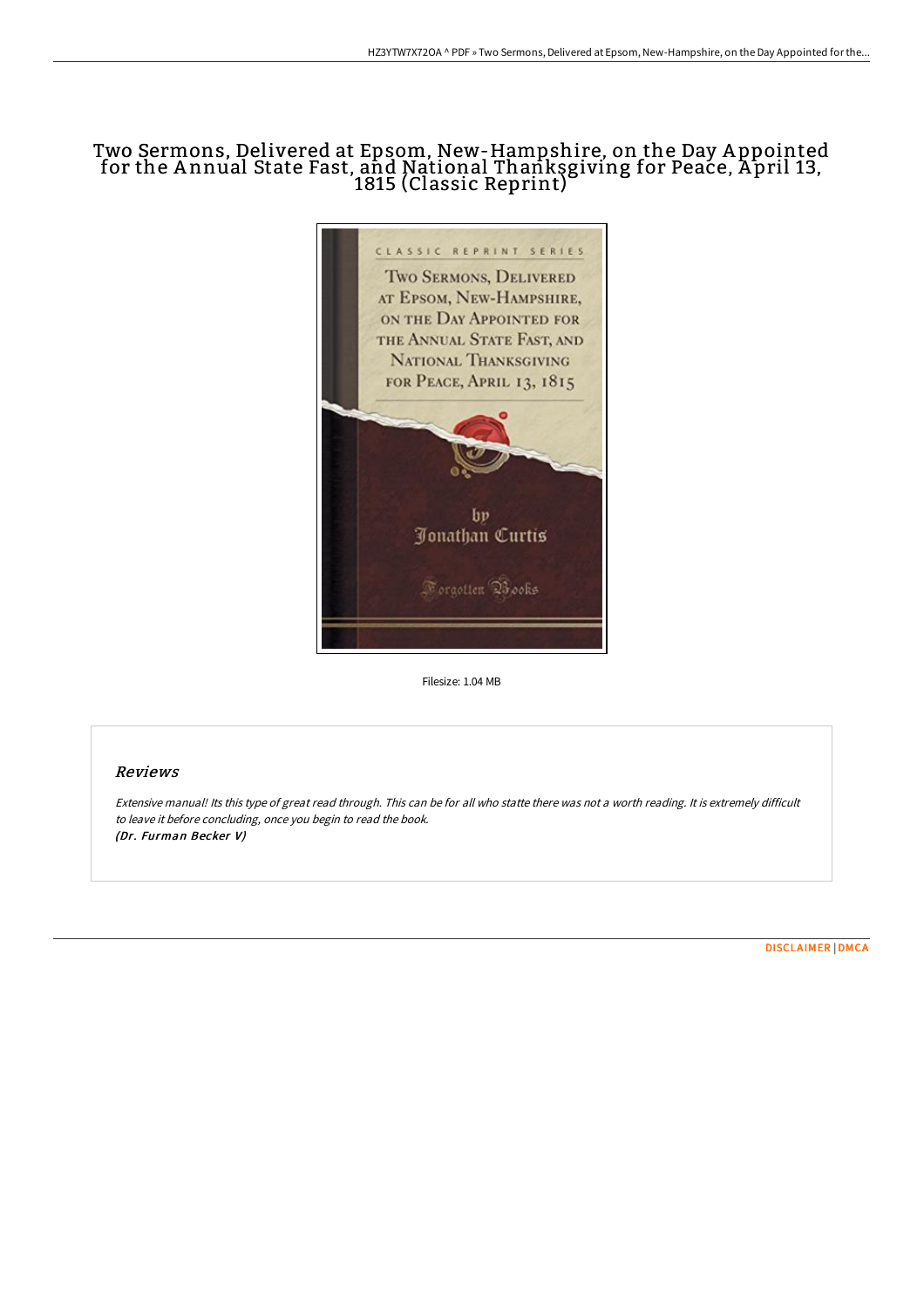## TWO SERMONS, DELIVERED AT EPSOM, NEW-HAMPSHIRE, ON THE DAY APPOINTED FOR THE ANNUAL STATE FAST, AND NATIONAL THANKSGIVING FOR PEACE, APRIL 13, 1815 (CLASSIC REPRINT)



To read Two Sermons, Delivered at Epsom, New-Hampshire, on the Day Appointed for the Annual State Fast, and National Thanksgiving for Peace, April 13, 1815 (Classic Reprint) PDF, remember to access the web link below and save the ebook or have accessibility to other information which are have conjunction with TWO SERMONS, DELIVERED AT EPSOM, NEW-HAMPSHIRE, ON THE DAY APPOINTED FOR THE ANNUAL STATE FAST, AND NATIONAL THANKSGIVING FOR PEACE, APRIL 13, 1815 (CLASSIC REPRINT) book.

Forgotten Books, United States, 2015. Paperback. Book Condition: New. 229 x 152 mm. Language: English . Brand New Book \*\*\*\*\* Print on Demand \*\*\*\*\*.Excerpt from Two Sermons, Delivered at Epsom, New-Hampshire, on the Day Appointed for the Annual State Fast, and National Thanksgiving for Peace, April 13, 1815 Here is presented a description of sincere, acceptable, and profitable fasting. In verses preceding the text, the prophet deals in severe re proof with those, who fasted only in an outward vain, and hypocritical manner. He would teach the people, that merely a formal observance of a day of fading would neither please the Lord, nor profit themselves. It is evident from the manner of the prophet s reproof, that those, whom he was particularly addressing, were scrupulously exact in observing all the ostensible forms of fasting and penitence, while their hearts remained unaffected by all their services. Behold, says he, ye fast for strife and debate, and to smite with the fist of wickedness; ye Hi all not fast as ye do this day, to make your voice to be heard on high. That is, Do not vainly imagine, that, without sincerity, the most boisterous found of words will gain the ear of the holy and omniscient Majesty of heaven. He cannot be deceived. He is perfectly acquainted with every secret desire of the foul. His attention can never be attracted by an empty found from a thoughtless tongue. About the Publisher Forgotten Books publishes hundreds of thousands of rare and classic books. Find more at This book is a reproduction of an important historical work. Forgotten Books uses state-of-the-art technology to digitally reconstruct the work, preserving the original format whilst repairing imperfections present in the aged copy. In rare cases, an imperfection in the original, such as a blemish or...

 $\sqrt{2}$ Read Two Sermons, Delivered at Epsom, [New-Hampshire,](http://techno-pub.tech/two-sermons-delivered-at-epsom-new-hampshire-on-.html) on the Day Appointed for the Annual State Fast, and National Thanksgiving for Peace, April 13, 1815 (Classic Reprint) Online

 $\mathbf{m}$ Download PDF Two Sermons, Delivered at Epsom, [New-Hampshire,](http://techno-pub.tech/two-sermons-delivered-at-epsom-new-hampshire-on-.html) on the Day Appointed for the Annual State Fast, and National Thanksgiving for Peace, April 13, 1815 (Classic Reprint)